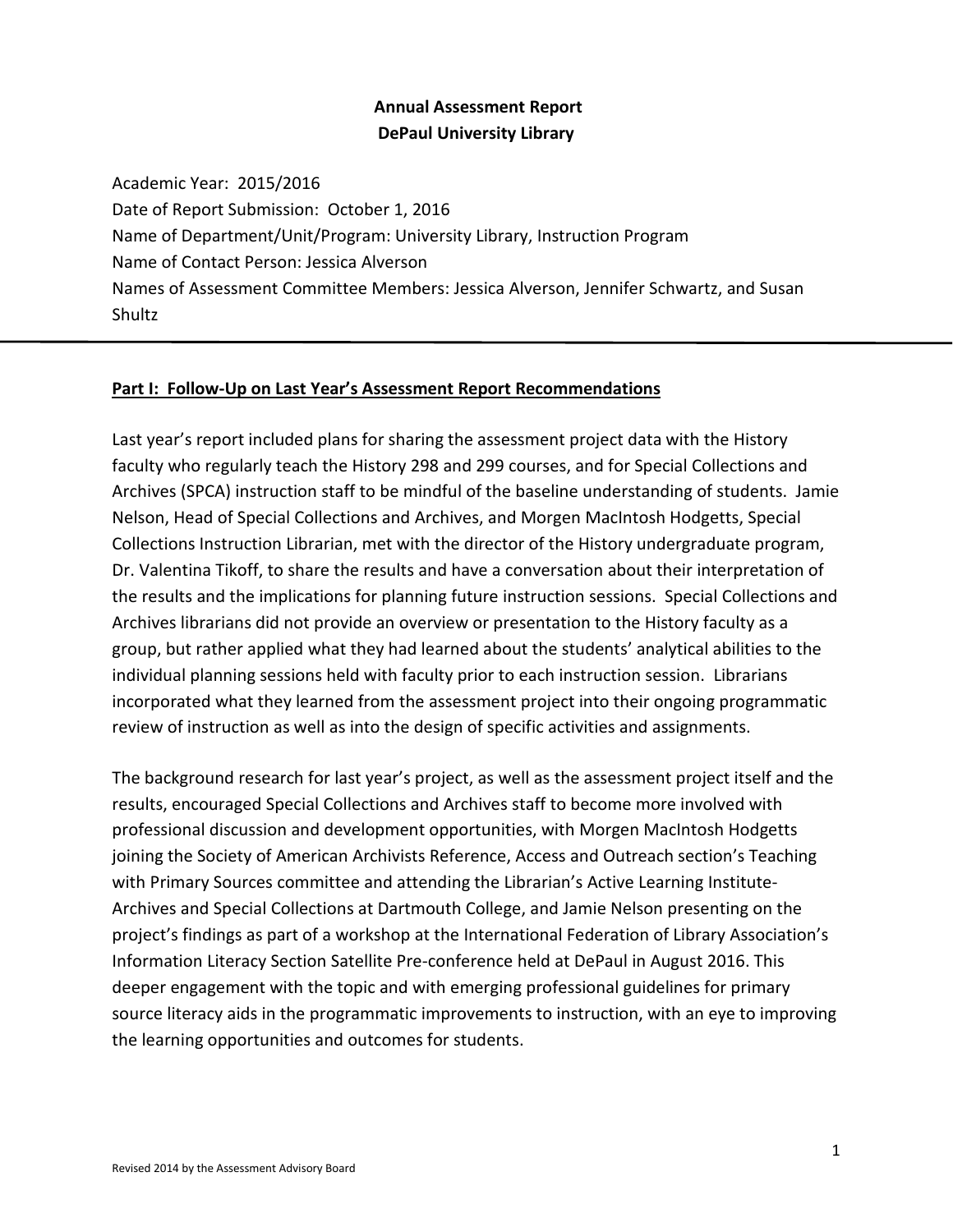## **Part II: Report on This Year's Assessment Project**

### Abstract

Since 2008, the Library has provided research instruction for both online and in-person sections of the School for New Learning's LL 300 (Research Seminar) course. All SNL undergraduate students are required to complete this research intensive course to graduate. Anecdotally, the Library has heard that many SNL students struggle with this course, especially when taken online. In Fall 2013, after months of consultation with several of the SNL faculty, the LL 300 librarians changed our curriculum in the online classes, providing additional instruction, assistance, and support for the students.

For this assessment, we analyzed students' bibliographies submitted through D2L as part of their final projects over six quarters, from Spring 2013 through Summer 2014. We developed a rubric with four criteria for evaluating the bibliographies. Then, we compared student work before and after the instituted changes to see if there were improvements in the students' scholarship.

This assessment project investigated whether or not the library has been successfully meeting our learning outcomes in the online sections of LL 300. Specifically, we hoped to discover if the changes made to the library's curriculum in Fall 2013 improved students' research skills.

## Learning Outcome Assessed

This project examined and assessed the following DePaul University Library learning outcome: "**Search & Explore:**" *Demonstrate flexibility and persistence in developing and revising strategies for finding and using a range of resources.* While this learning outcome includes several aspects, we focused on assessing the elements: *flexibility*, *persistence*, and *using a range of resources*. Students who are flexible, persistent, and use a range of resources will be able to: find sufficient sources to fulfill the requirements of their assignment, use mostly scholarly sources, use the library databases to find the majority of their sources, and seek out sources using more than one library tool or database.

## Data Collection and Methodology

Our study comprised all students enrolled in online LL 300 during the following quarters: Spring 2013, Summer 2013, Fall 2013, Winter 2014, Spring 2014, and Summer 2014. After obtaining Institutional Review Board approval, the team downloaded the students' final projects from the D2L dropbox. We culled just the bibliographies from the research proposals, removed any identifying information and assigned each bibliography a random number, allowing us to isolate the pre- and post-revision bibliographies, post-scoring. We reviewed 177 bibliographies in total.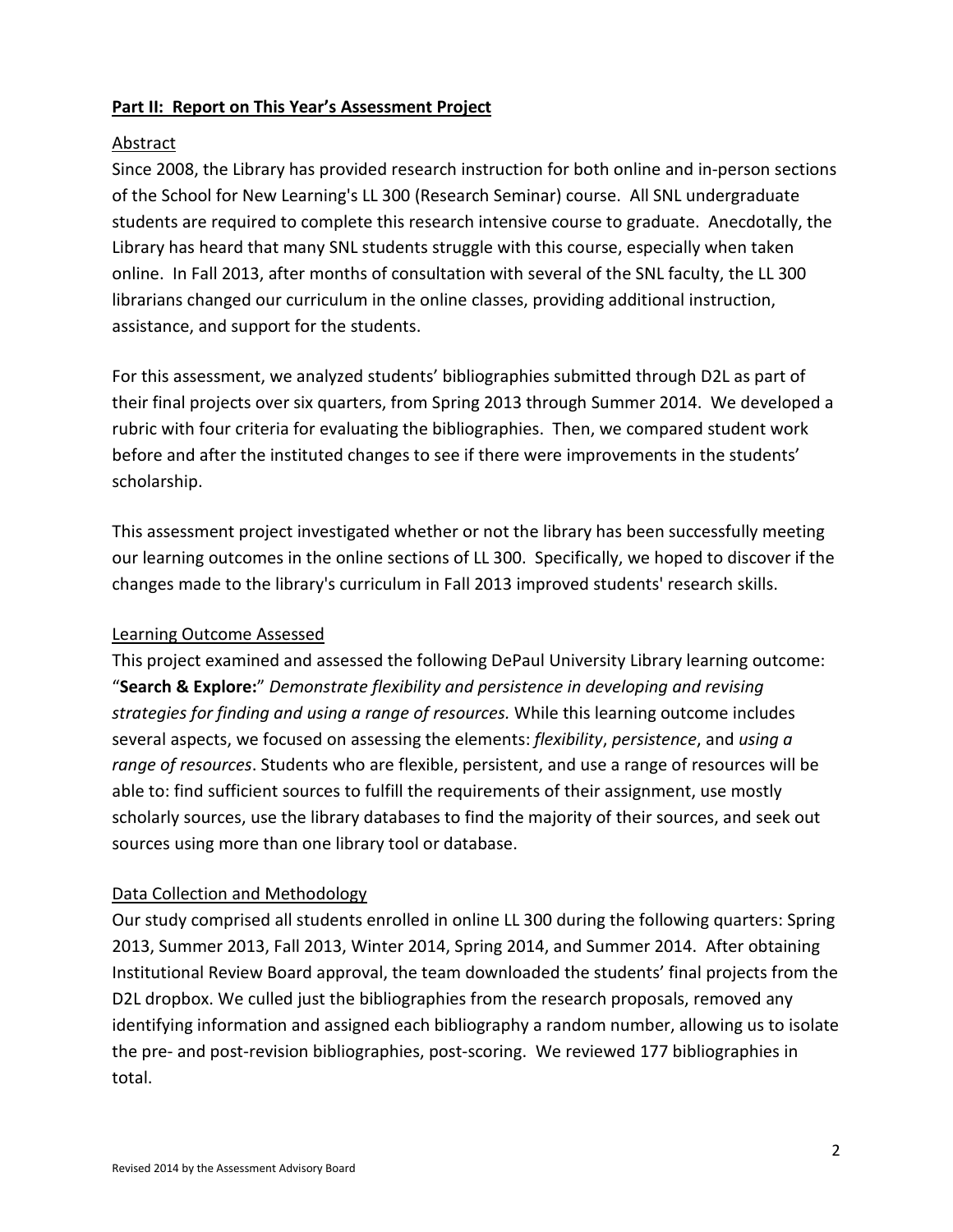In order to develop a meaningful rubric, we consulted several sources: the School for New Learning's guidelines for the class (Appendix C), the LL 300 syllabus, as well as our own curriculum and learning goals. Our final rubric (Appendix A) contained four criteria:

- 1. Number of sources
- 2. Number of scholarly sources
- 3. Number of sources found through library databases
- 4. Number of perspectives represented in the bibliography

We conducted several norming sessions to prove inter-rater reliability and then independently scored the bibliographies. We randomly divided the bibliographies into three groups, one set for each librarian, and recorded the scores on a master spreadsheet.

After reviewing the scores, we set the following thresholds for success for each of the criteria:

- Number of sources (Criteria 1): a score of 15 would be considered acceptable. While this number is not stipulated for the final project, students are required to submit 15 annotations as part of the literature review, which is one of the scaffolded steps in this assignment. Our data confirmed that 15 was the mode when taking into account the scores of all students in this category.
- Number of scholarly sources (Criteria 2): 70% (11 of 15) would be considered acceptable.

While the SNL rubric does not stipulate a number or percentage of sources, we know that professors generally require scholarly sources for all or most of the 15 items in the annotated bibliography. Professors may make exceptions for including some nonscholarly sources if students are researching topics where trade literature is critical (*e.g*. business) or if current news sources are important. Based on our library goals of teaching students to meaningfully evaluate sources, and to understand the value of scholarly literature, we established that 70% of the 15 sources (11) should be scholarly to meet an acceptable level of performance.

● Number of sources from library databases (Criteria 3): 70% (11 of 15) would be considered acceptable.

Our goal was for students to use the library's resources in their research whenever possible. 70% of 15 sources (11) is an appropriate threshold to establish an acceptable level of performance, based on the underlying needs of the assignment.

● Perspectives (Criteria 4): 70% (2 of 3) would be considered acceptable. The SNL rubric states that in order to achieve a grade of A, students must incorporate at least 3 perspectives into their sources. (Appendix C) This requirement aligns with our library goal for students to be familiar with a range of library resources and tools. By utilizing various subject-specific databases in their research, the students would be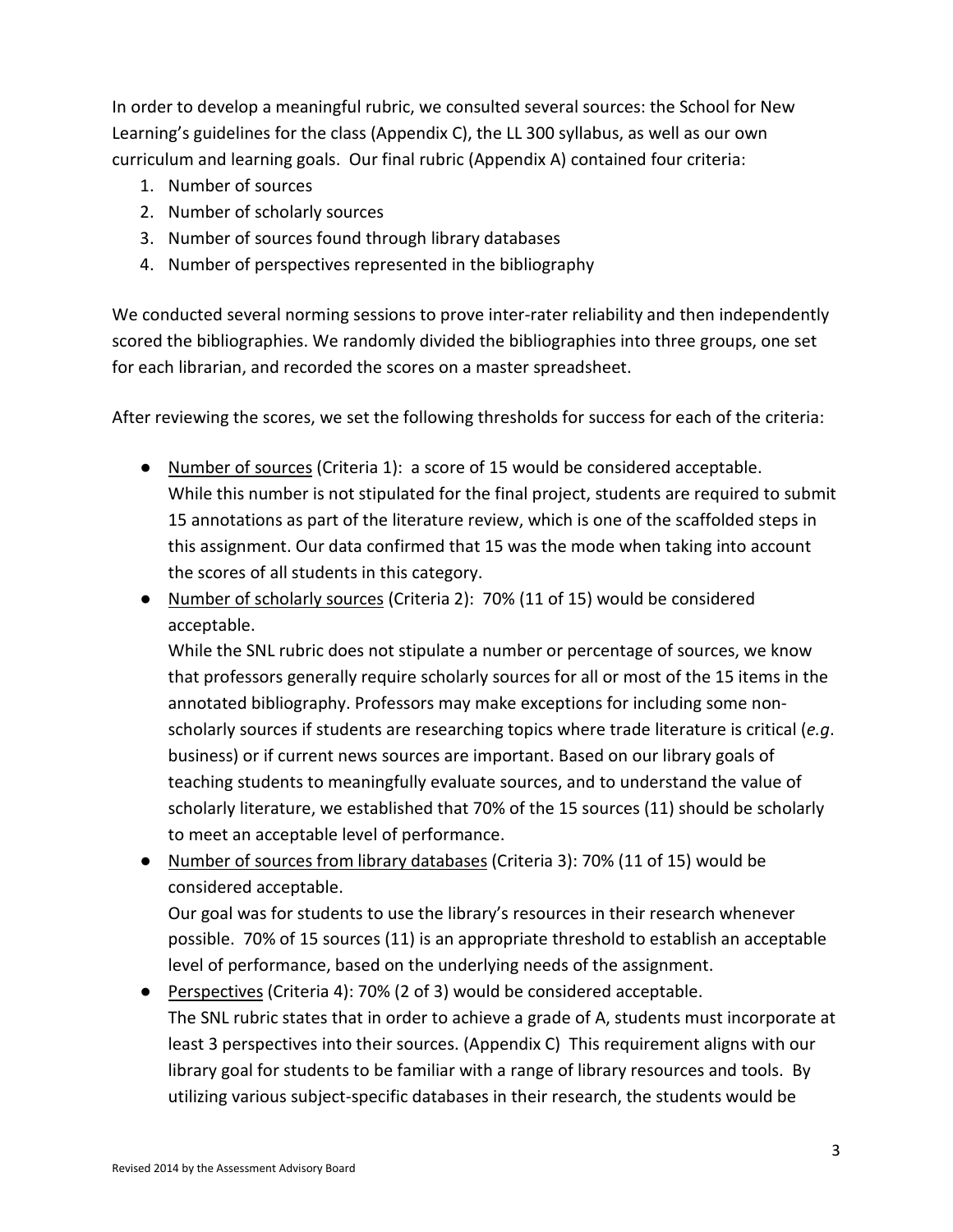more likely to uncover different perspectives than if they had only used one database in one subject area. Documenting 2 out of 3 perspectives establishes an acceptable level of performance.

### Results

In order to count the total number of students who successfully met our learning outcomes with acceptable or better performance, we examined only those students who took the class after we had revised our curriculum (Fall 2013, Winter 2014, Spring 2014, Summer 2014), for a total of 112 students. Then, we determined that if students were successful with 70% of the criteria in the rubric, they will have achieved acceptable or better performance. 84 students (75%) successfully met 3 out of the 4 criteria at the established threshold.

| <b>Learning Outcome</b>        | # Students Assessed | # Students with Acceptable<br>or Better Performance |
|--------------------------------|---------------------|-----------------------------------------------------|
| Search &                       | 112                 | 84                                                  |
| Explore: Demonstrate           |                     |                                                     |
| flexibility and persistence in |                     |                                                     |
| developing and revising        |                     |                                                     |
| strategies for finding and     |                     |                                                     |
| using a range of resources.    |                     |                                                     |

For the entire group of 177 bibliographies, collected over 6 quarters, we found the highest levels of success when measuring students' flexibility and persistence in finding appropriate resources through three of our rubric criteria (Appendix B, Table 1):

- Finding at least 15 sources. 74% of students (n=131) were successful
- Finding at least 11 articles from library databases. 81% of students (n=143) were successful.
- Providing evidence of 2 or more perspectives. 86% of students (n=152) were successful.

Unfortunately, fewer than half of the students over the entire 6 quarters were successful with Criteria 3, finding scholarly articles.

• Finding at least 11 scholarly articles. 48% of students (n=85) were successful.

After reviewing the bibliographies in total, we investigated how our curricular changes implemented in Fall 2013 affected students' research abilities. In each of the four rubric categories, student performance improved, as evidenced by the average scores (Appendix B, Table 3) as well as the total number of students reaching the thresholds for success (Appendix B, Table 1).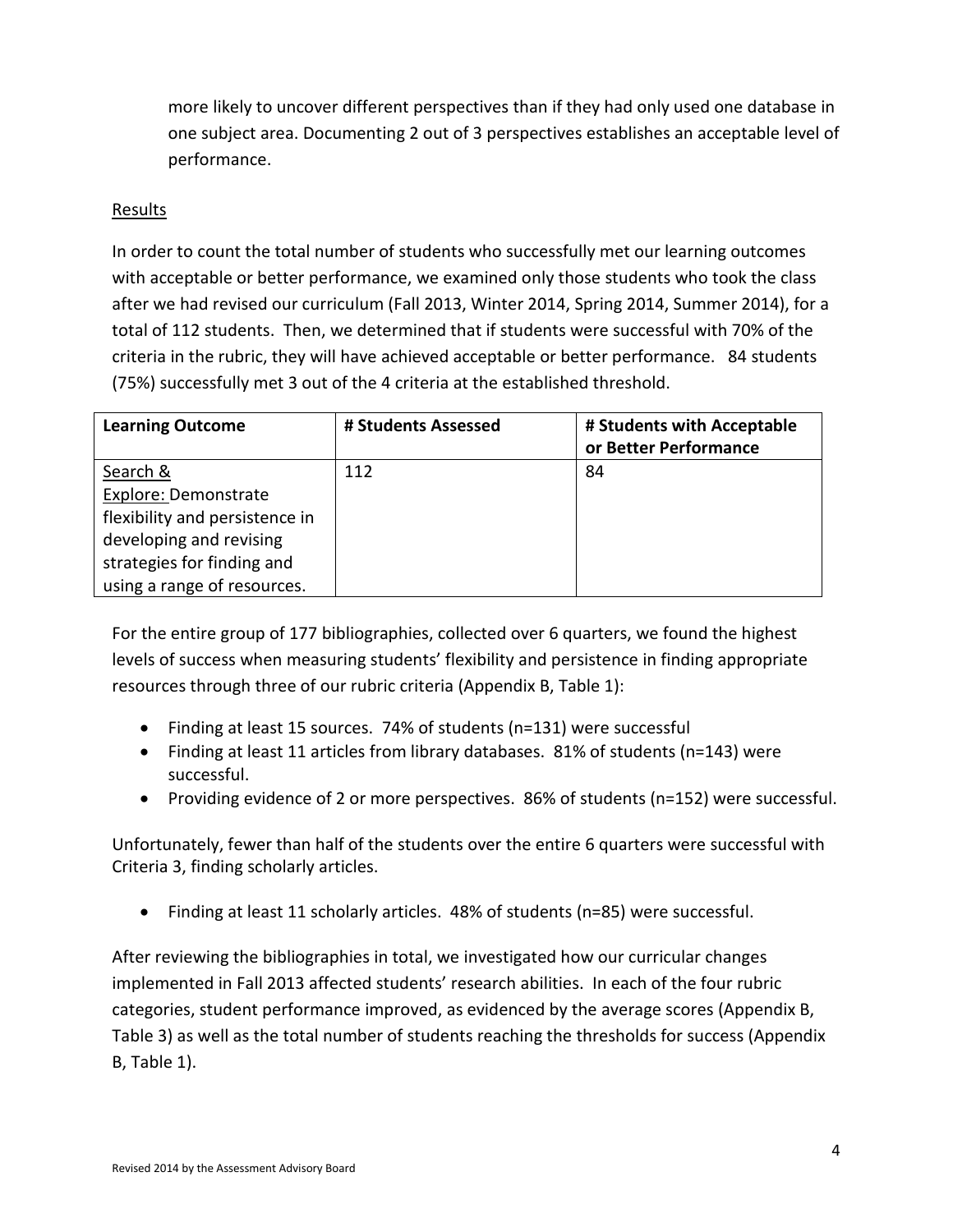We compared the 65 bibliographies submitted before Fall 2013 with the 112 bibliographies submitted in the four subsequent quarters. (Appendix B, Table 1). These results demonstrate that we are steadily improving student learning outcomes across the board.

- Finding 15 or more sources. Increased from 68% to 78%
- Finding 11 or more scholarly sources. Increased from 35% to 55%
- Finding 11 or more sources from library databases. Increased from 74% to 85%
- Providing evidence of multiple perspectives. Average score increased from 2.2 to 2.4 (Table 3)

It is noteworthy that the area that still needs attention is the use of scholarly materials. Although this measure increased from 35% (n=23) to 55% (n=62) after our curricular changes, approximately half of these students are still struggling with finding enough scholarly material for their research.

# Interpretation of Results

Based on our results, we are doing a good job of teaching students persistence and flexibility in how to find sources. The library's work with LL 300 students was definitely focused on enabling the students to find the quality material needed for their final projects, so it is rewarding to know that 74% of students overall found at least the minimum number of articles and 81% of students overall were using library databases appropriately in their coursework.

Unfortunately, students often still struggle with recognizing scholarly sources and understanding their value. Our assignments and communication with the students intended to teach students not only how to find material using library tools, but also how to evaluate those resources. We did not expect to find that less than half of the students were able to incorporate an appropriate amount of scholarly material in their final projects, even when they were using the library's resources. One possible reason for this low number is that many SNL students often research current business topics that don't have an abundance of accumulated scholarship. While strategies can be employed to find related scholarship and peer reviewed research that should be included in a bibliography for these topics, it can be more difficult to find these items. We should take any opportunities available for improving student achievement in this area.

The last measure in our rubric was to determine if students represented three different perspectives in their bibliographies. This was possibly the most difficult item to quantify in our rubric, and we ultimately based our evaluation on the name of the source, or title of the journal. While the goal was for students to use a range of library resources and tools in their research, achieving this library measure does not necessarily correspond to providing evidence of at least three different perspectives. While only 45% of students successfully provided three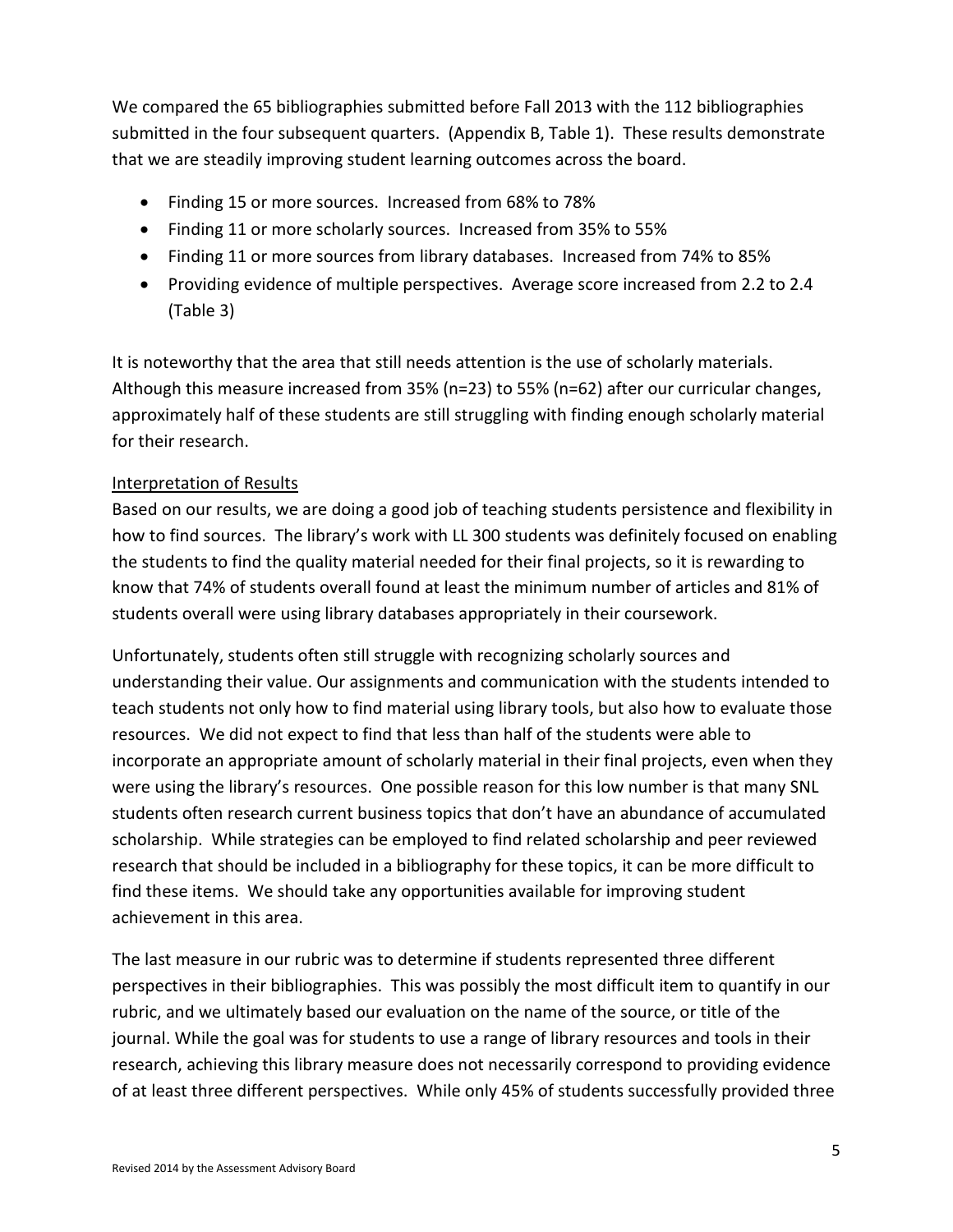different perspectives in their range of resources, on average, students were successfully finding 2 perspectives (Appendix B, Table 2).

Aware that we could always do more for these students, in September 2015, we replaced one of our online tutorials for identifying scholarly articles with a more robust, graded, and interactive tutorial on this topic. The data we examined above does not include September 2015 forward. It would be interesting to see if the numbers for this metric are higher with data from Fall 2015 forward. (Unfortunately, due to IRB restrictions, we were only able to use older data.)

Some factors that may influence our data which are outside of our control include:

- Variations in course instructor engagement with students. We often see variations between instructors in how and when feedback is provided to students.
- Variations in course instructor expectations (e.g. some instructors may provide more flexibility in the number scholarly sources or number of required sources)
- Variations according to which quarter students take the course (Summer vs. Winter, etc.)
- Research topic choices. It is possible that three different perspectives is not a realistic goal for many of the chosen research topics.

## Recommendations and Plans for Action

Based on the results of our study, we plan to continue to provide the same level of support for our online LL 300 students, as it has been largely successful. Since we have added new content to our curriculum (including two updated tutorials), we hope to be able to assess more recent data to see if students using the new curriculum are better able to distinguish scholarly resources from non-scholarly resources. We also hope to integrate a component in the curriculum that contextualizes the necessity to use various subject-specific article databases as way to better represent various domains of knowledge (perspectives).

At this time, the School for New Learning is undergoing a complete undergraduate curriculum change. As a result, several key changes are being made that will impact the library's involvement. In the new curriculum, LL 300 will be split into two sequential, required courses: Research Writing and Research Methods. The library has been in close communication with SNL faculty throughout the curriculum revision process.

The results of our study will be taken into consideration as we revise the library curriculum for undergraduate SNL students. These revisions may also provide more opportunities for scaffolding the content we deliver to the SNL students. Discussions with SNL are ongoing and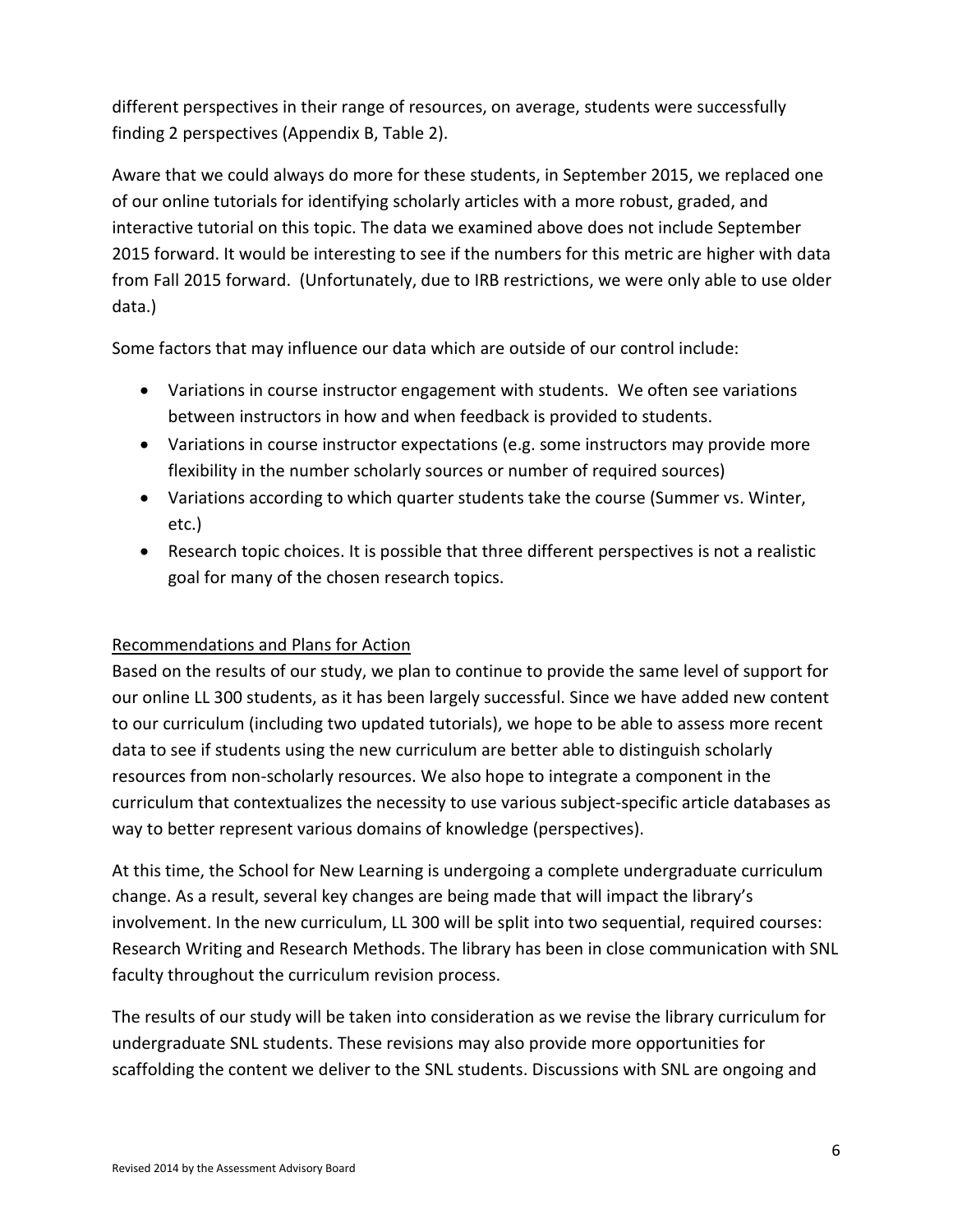final decisions regarding the library's involvement in the curriculum have not been made. SNL will most likely not begin to offer this new curriculum until Fall 2017.

Details of our plan for implementing our recommendations are below:

Fall 2016:

- Share results of assessment project with all instruction librarians at upcoming instruction workshop.
- Emphasize importance of teaching students how to evaluate resources and the significance of scholarly material.
- Discuss findings with librarians who specifically work with SNL's LL 300 class both online and in person. Develop recommendations for emphasizing the importance of evaluating information and finding information using a variety of library resources, and the value of multiple perspectives for research. Share these recommendations with instruction librarians and SNL faculty involved with curriculum planning.

Winter 2017:

- Present study to SNL faculty who are revising the LL 300 curriculum.
- Collaborate with SNL faculty to clearly determine expectations for the literature review and/or annotated bibliography assignments in revised LL 300.

Spring - Summer 2017:

• Ensure that librarians working with revised LL 300 class emphasize importance of scholarly sources and (if still appropriate) importance of multiple perspectives in the research portion of the class.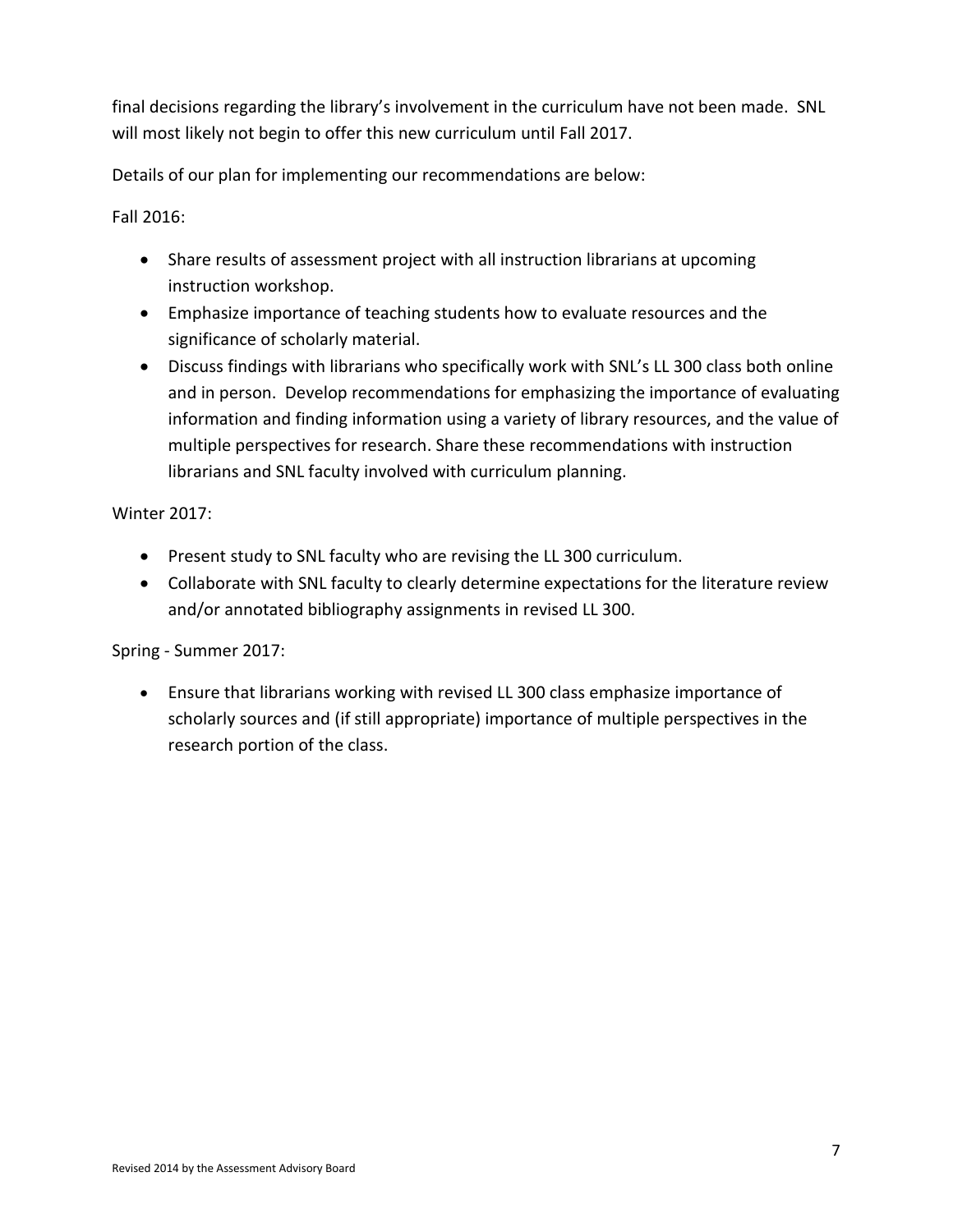# **Appendix A: LL 300 Online Bibliography Assessment Rubric & Definitions**

| <b>CRITERIA</b>                          | Acceptable                                                                   | <b>Not Acceptable</b>                                                          |
|------------------------------------------|------------------------------------------------------------------------------|--------------------------------------------------------------------------------|
| <b>Sufficiency of</b><br><b>Sources</b>  | 15 or more sources listed                                                    | Less than 15 sources listed                                                    |
| <b>Quality of</b><br>sources             | 11 or more scholarly sources                                                 | Less than 11 scholarly sources                                                 |
| Selection of<br>sources                  | 11 or more sources came from library<br>databases                            | Less than 11 sources came from<br>library databases                            |
| <b>Variety of</b><br><b>Perspectives</b> | 2 or more different fields of thought<br>represented in the source selection | Less than 2 different fields of thought<br>represented in the source selection |

# **Scoring Rubric**

# **Explanations and Definitions for Scoring**

| <b>Criteria</b>                | <b>Definition/Instructions</b>                                                                                                                                                                                                                                                                                                                                                                                                                                                                                                                                      |
|--------------------------------|---------------------------------------------------------------------------------------------------------------------------------------------------------------------------------------------------------------------------------------------------------------------------------------------------------------------------------------------------------------------------------------------------------------------------------------------------------------------------------------------------------------------------------------------------------------------|
| <b>Sufficiency of sources</b>  | *Exclude any course textbooks that are not directly related to the topic,<br>e.g., the Leedy book. *Exclude any sources that allude to class content or<br>exchanges with a professor. * Count all sources listed (minus noted<br>exceptions); this includes those things listed under "other resources."                                                                                                                                                                                                                                                           |
| <b>Quality of sources</b>      | Make a preliminary determination of scholarly by using the information<br>in the citation. If in doubt, look up the article to make the determination.<br>Dissertations should not be counted as scholarly. In most cases,<br>proceedings from conferences should not be counted as scholarly;<br>however, exceptions to this rule may be in the fields of science and<br>technology. In these cases, use the title of the proceeding and/or look it<br>up to see if it is in fact scholarly (e.g., addressing a research problem and<br>not just tips or how-tos.) |
| <b>Selection of sources</b>    | *If the article comes from a scholarly journal, assume that it came from<br>an article database. *If a URL is included that clearly indicates the item<br>came from the open web, do not count it as coming from a library<br>database. *Books (with the exceptions mentioned in "Sufficiency of<br>Sources" should be counted as having come from a library database.                                                                                                                                                                                              |
| <b>Variety of Perspectives</b> | Based on the source titles                                                                                                                                                                                                                                                                                                                                                                                                                                                                                                                                          |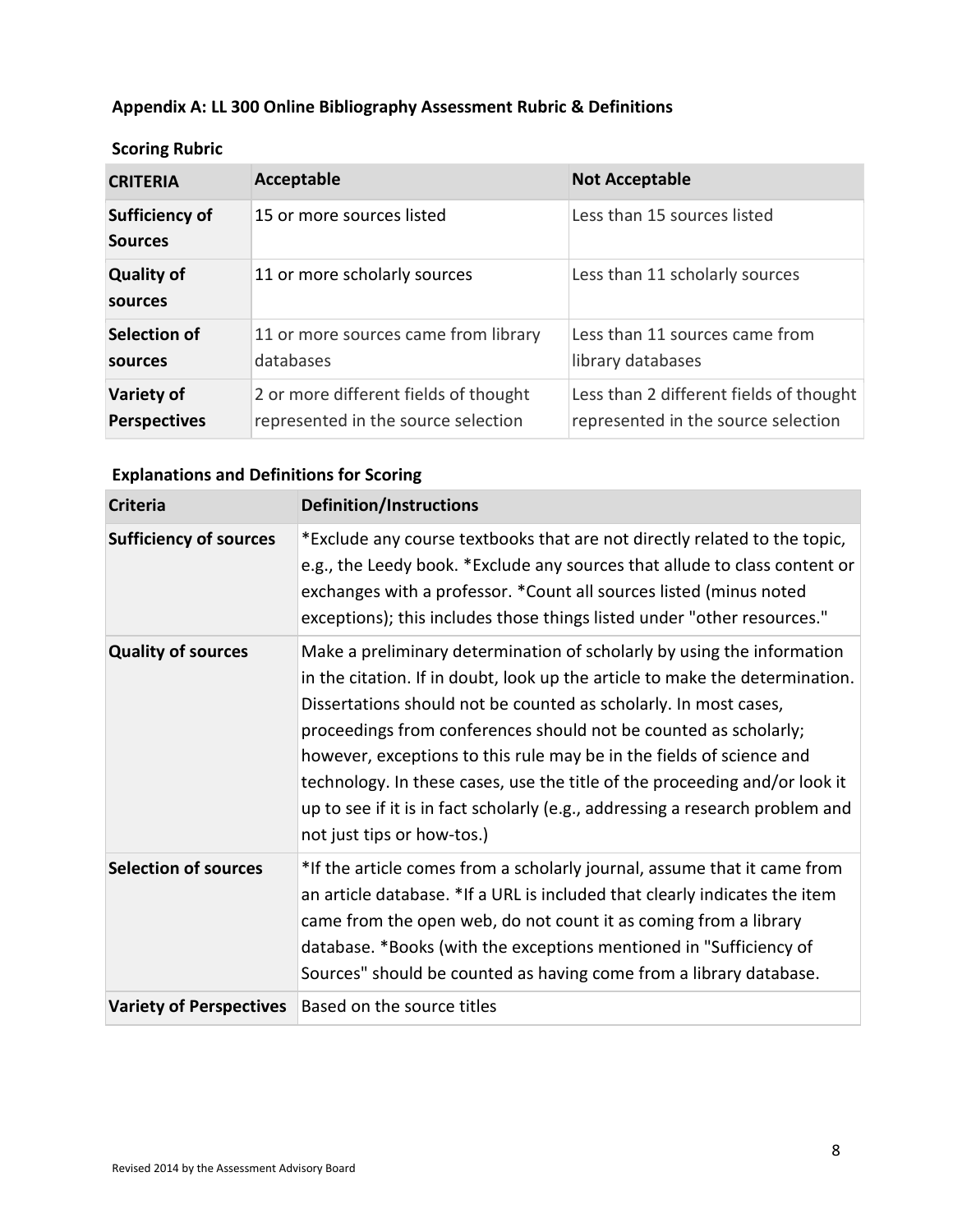# **Appendix B: Results**

| <b>Rubric Criteria</b>       | <b>Pre-Curricular Change:</b><br><b>Before Fall 2013</b><br>$(n=65)$ | <b>All Students</b><br><b>Post-Curricular Change:</b><br>Fall 2013 and after<br>$(n=177)$<br>$(n=112)$ |        |     |        |     |
|------------------------------|----------------------------------------------------------------------|--------------------------------------------------------------------------------------------------------|--------|-----|--------|-----|
|                              | Number                                                               | %                                                                                                      | Number | %   | Number | %   |
| 15 or more sources           | 44                                                                   | 68%                                                                                                    | 87     | 78% | 131    | 74% |
| 11 or more<br>scholarly      | 23                                                                   | 35%                                                                                                    | 62     | 55% | 85     | 48% |
| 11 or more from<br>databases | 48                                                                   | 74%                                                                                                    | 95     | 85% | 143    | 81% |
| 2 or more<br>perspectives    | 57                                                                   | 88%                                                                                                    | 95     | 85% | 152    | 86% |

# **Table 1. Students meeting thresholds for success, Pre and Post Curricular Change**

# **Table 2. Cumulative Scores for All Students in All Quarters**

|               | <b>Number of</b><br><b>Sources</b> | <b>Number of</b><br><b>Scholarly Sources</b> | <b>Number of</b><br><b>Sources from</b><br><b>Databases</b> | <b>Number of</b><br><b>Perspectives</b> |
|---------------|------------------------------------|----------------------------------------------|-------------------------------------------------------------|-----------------------------------------|
| Average       | 15.6                               | 10.0                                         | 13.7                                                        | 2.3                                     |
| <b>Mode</b>   | 15                                 | 13                                           | 15                                                          | 3                                       |
| <b>Median</b> | 15                                 | 10                                           | 15                                                          |                                         |

# **Table 3. Average Scores, Pre vs. Post Curricular Change**

| <b>Learning Outcome</b>              | <b>Average Score Pre</b> | <b>Average Score Post</b> |
|--------------------------------------|--------------------------|---------------------------|
| 1: Number of sources                 | 14.6                     | 16.3                      |
| 2: Number of scholarly sources       | 8.8                      | 10.7                      |
| 3: Number of sources from a database | 13.0                     | 14.0                      |
| 4: Number of perspectives            | 2.2                      | 2.4                       |
| <b>Total Average</b>                 | 65.5                     | 72.5                      |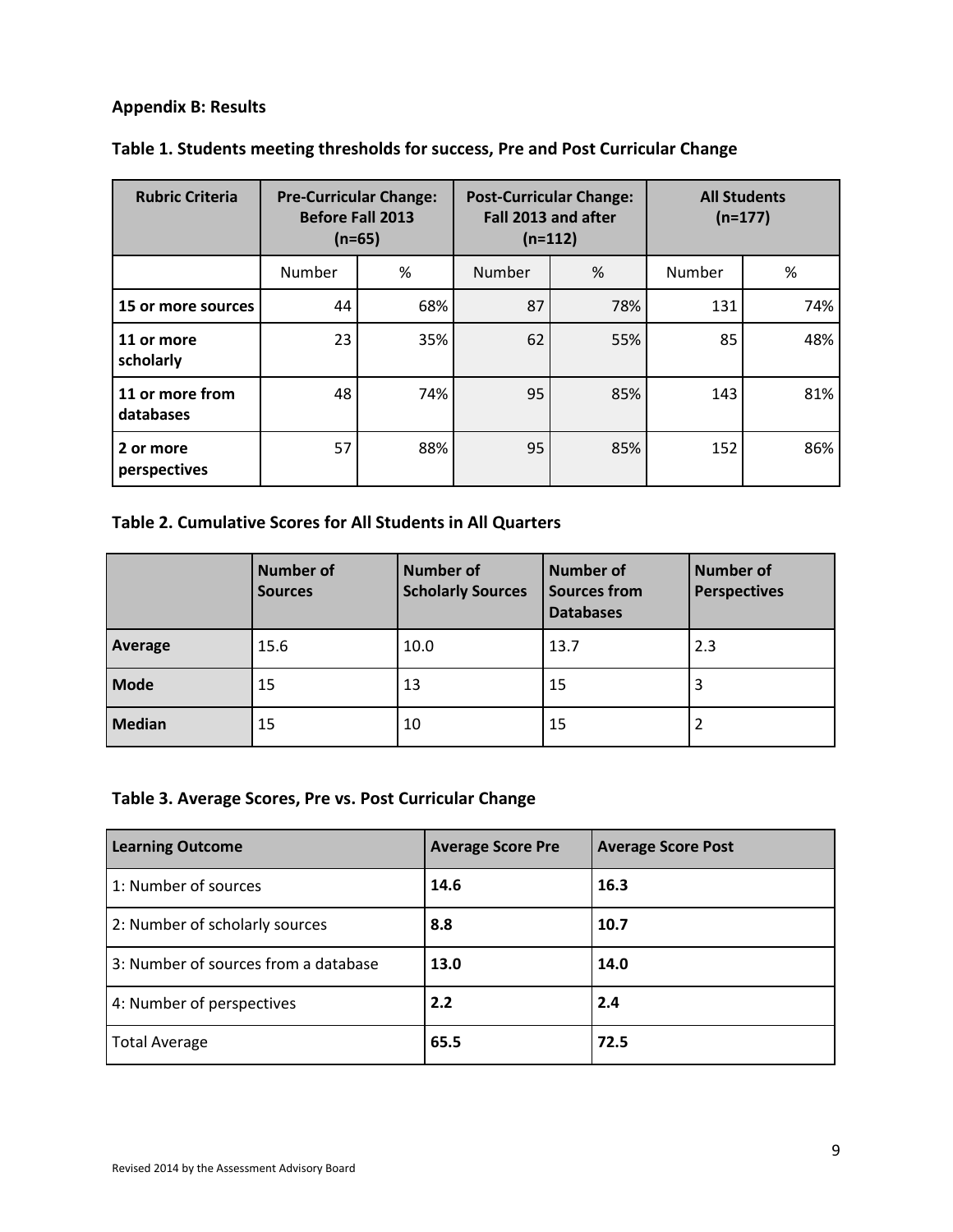# **Appendix C: SNL Research Seminar Rubric**

#### **RESEARCH SEMINAR**

| <b>Evidence for</b><br><b>Assessment</b>                                                                                                                                                                                                                                                            | <b>Criteria by Level (Grades A-C)</b>                                                                                                                                                                                                                                                                                                                                                                                                                                                                                                                                                          | Weighting                             |
|-----------------------------------------------------------------------------------------------------------------------------------------------------------------------------------------------------------------------------------------------------------------------------------------------------|------------------------------------------------------------------------------------------------------------------------------------------------------------------------------------------------------------------------------------------------------------------------------------------------------------------------------------------------------------------------------------------------------------------------------------------------------------------------------------------------------------------------------------------------------------------------------------------------|---------------------------------------|
| Develops clearly<br>defined research<br>question(s) for a<br>designated audience<br>and purpose                                                                                                                                                                                                     | Develops clearly defined research question(s) with<br>which to develop the research proposal.<br>Grade of A<br>Develops a minimum of one research<br>question, with clearly defined indicators for<br>each that relate to the analysis plan<br>Grade of B<br>Develops a minimum of one research<br>question, with clearly defined indicators for<br>each<br><b>OR</b><br>Develops a minimum of one research<br>question, each of which relates to the analysis<br>plan<br>Grade of C<br>Develops a minimum of one research                                                                     | 15% of the<br>final draft<br>proposal |
|                                                                                                                                                                                                                                                                                                     | question, with no indicators of relationship to<br>the analysis plan                                                                                                                                                                                                                                                                                                                                                                                                                                                                                                                           |                                       |
| Develops a literature<br>review that:<br><b>Uses</b><br>contemporary and<br>historically<br>important<br>resources<br>Describes,<br>critiques and<br>analyzes resources<br>within field(s)<br>related to one's<br>research<br>question(s)<br>Clearly places<br>one's research<br>question(s) within | Develops a literature review for a draft research<br>proposal that address each component.<br>Grade of A<br>Uses a combination of contemporary and<br>historically important resources, identifying the<br>significance of the historical resources<br>Describes, critiques and analyzes resources<br>within at least three fields related to the<br>research question(s)<br>Uses a combination of at least three of the<br>following types of resources within each of the<br>three fields:<br>Articles from peer-reviewed journals<br>o<br>Interviews with persons identified as having<br>o | 25% of the<br>final draft<br>proposal |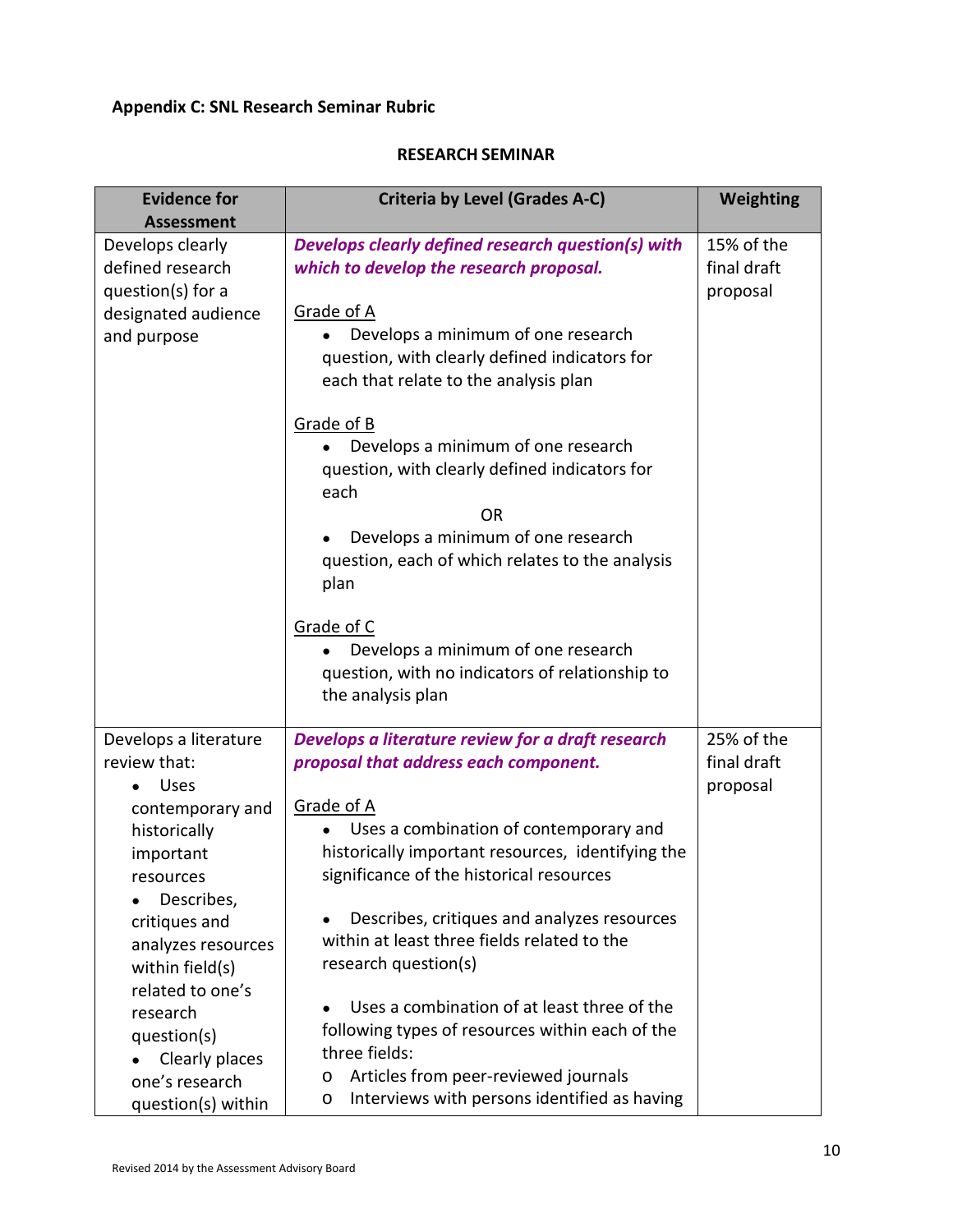| contemporary       | important, relevant knowledge                                                               |  |
|--------------------|---------------------------------------------------------------------------------------------|--|
| works in the field | Web resources from sources identified as<br>0                                               |  |
|                    | either peer-reviewed or otherwise                                                           |  |
|                    | professional-level                                                                          |  |
|                    | Books published by significant figures within<br>0                                          |  |
|                    | the field                                                                                   |  |
|                    | Clearly places the research question(s)                                                     |  |
|                    | within contemporary thought in the field by                                                 |  |
|                    | drawing parallels and by identifying gaps in the                                            |  |
|                    | literature base                                                                             |  |
|                    |                                                                                             |  |
|                    | Grade of B                                                                                  |  |
|                    | Uses only contemporary or historically                                                      |  |
|                    | important resources, identifying the                                                        |  |
|                    | significance of the historical resources                                                    |  |
|                    | <b>OR</b>                                                                                   |  |
|                    | Uses a combination of contemporary and                                                      |  |
|                    | historically important resources, without<br>identifying the significance of the historical |  |
|                    | resources                                                                                   |  |
|                    |                                                                                             |  |
|                    | Describes, critiques and analyzes resources                                                 |  |
|                    | within two fields related to the research                                                   |  |
|                    | question(s)                                                                                 |  |
|                    | <b>OR</b>                                                                                   |  |
|                    | Describes and critiques, but does not                                                       |  |
|                    | analyze resources within at least three fields                                              |  |
|                    | related to the research question(s)                                                         |  |
|                    | Uses a combination of at least two of the                                                   |  |
|                    | following types of resources within each of the                                             |  |
|                    | three fields:                                                                               |  |
|                    | Articles from peer-reviewed journals<br>o                                                   |  |
|                    | Interviews with persons identified as having<br>0                                           |  |
|                    | important, relevant knowledge                                                               |  |
|                    | Web resources from sources identified as<br>0                                               |  |
|                    | either peer-reviewed or otherwise                                                           |  |
|                    | professional-level                                                                          |  |
|                    | Books published by significant figures within<br>0                                          |  |
|                    | the field                                                                                   |  |
|                    | <b>OR</b><br>Uses a combination of at least three of the                                    |  |
|                    | following types of resources within two of the                                              |  |
|                    | three fields:                                                                               |  |
|                    |                                                                                             |  |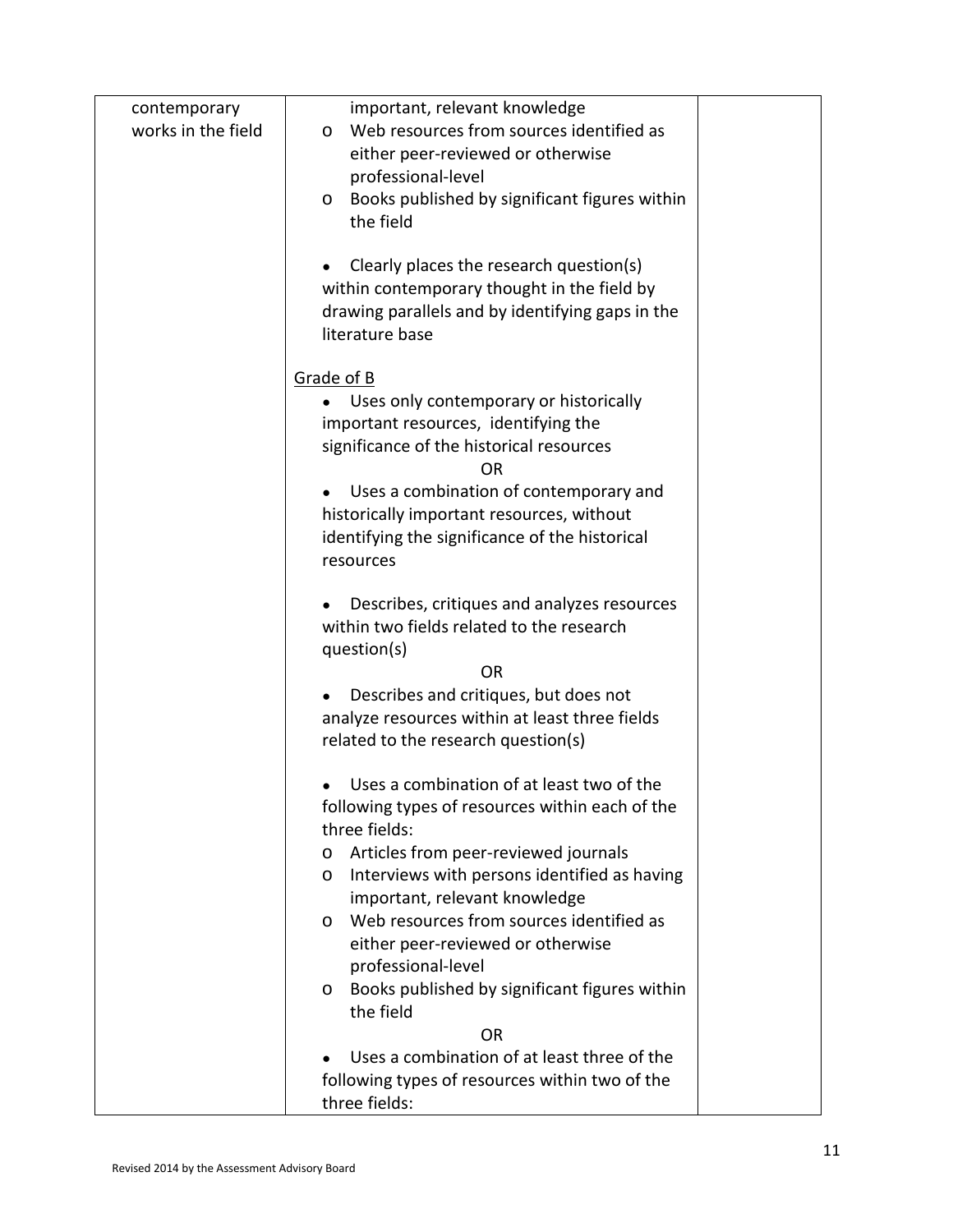| Articles from peer-reviewed journals<br>0            |  |
|------------------------------------------------------|--|
| Interviews with persons identified as having<br>O    |  |
| important, relevant knowledge                        |  |
| Web resources from sources identified as<br>$\Omega$ |  |
| either peer-reviewed or otherwise                    |  |
| professional-level                                   |  |
| Books published by significant figures within<br>O   |  |
| the field                                            |  |
|                                                      |  |
| Clearly places the research question(s)              |  |
| within contemporary thought in the field by          |  |
| drawing parallels and by identifying gaps in the     |  |
| literature base                                      |  |
|                                                      |  |
| Grade of C                                           |  |
| Uses only contemporary or historically               |  |
| important resources, without identifying the         |  |
| significance of the historical resources             |  |
|                                                      |  |
| Describes, critiques and analyzes resources          |  |
| within one field related to the research             |  |
| question(s)                                          |  |
| <b>OR</b>                                            |  |
| Describes and critiques but does not analyze         |  |
| resources within two fields related to the           |  |
| research question(s)                                 |  |
|                                                      |  |
| Uses one of the following types of resources         |  |
| within each of the three fields:                     |  |
| Articles from peer-reviewed journals<br>O            |  |
| Interviews with persons identified as having<br>0    |  |
| important, relevant knowledge                        |  |
| Web resources from sources identified as<br>Ω        |  |
| either peer-reviewed or otherwise                    |  |
| professional-level                                   |  |
| Books published by significant figures within<br>O   |  |
| the field                                            |  |
| <b>OR</b>                                            |  |
| Uses a combination of at least three of the          |  |
| following types of resources within one field:       |  |
| Articles from peer-reviewed journals<br>O            |  |
| Interviews with persons identified as having<br>O    |  |
| important, relevant knowledge                        |  |
| Web resources from sources identified as<br>O        |  |
|                                                      |  |
| either peer-reviewed or otherwise                    |  |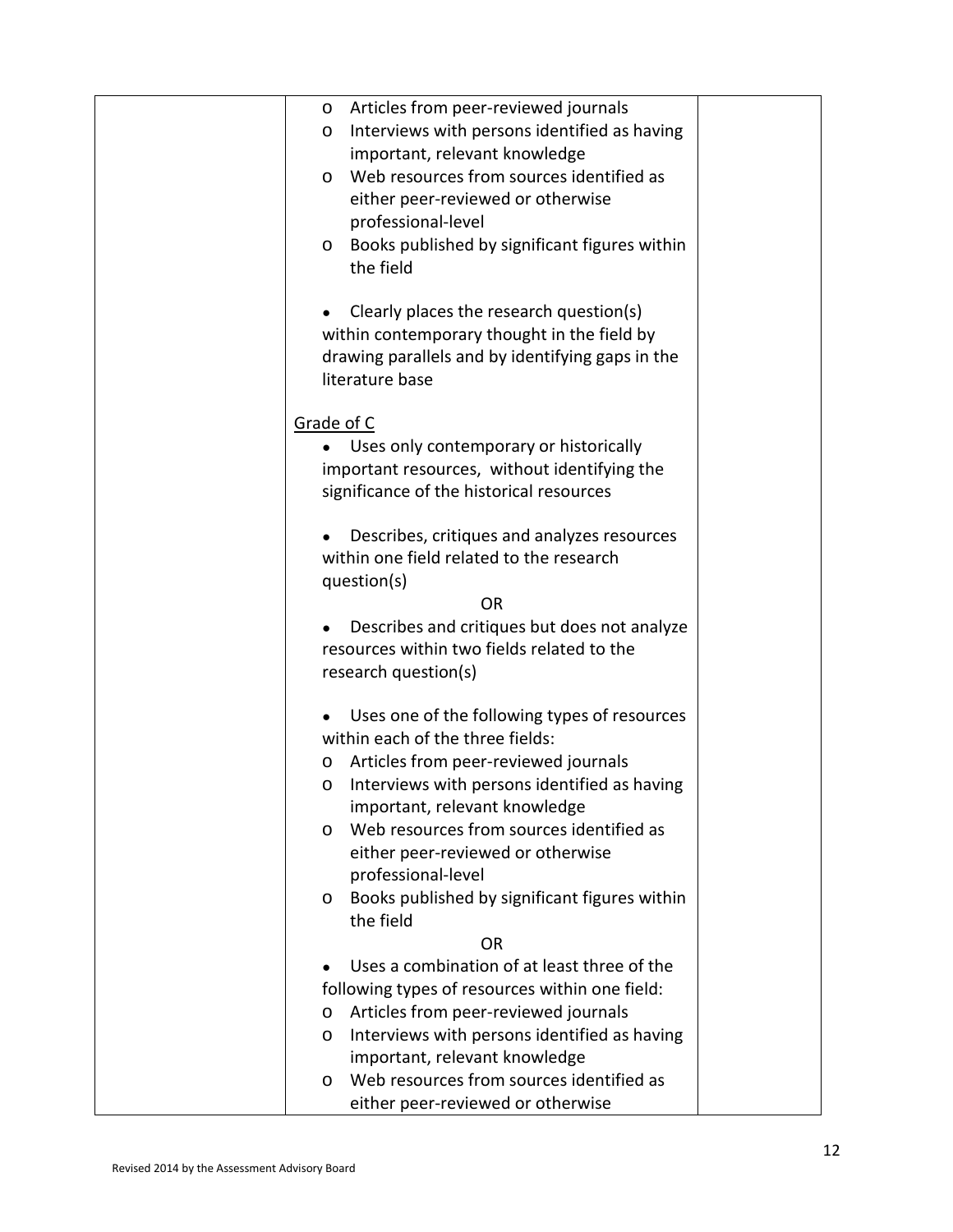|                                                                                                                                                                                                                                    | professional-level<br>Books published by significant figures within<br>O<br>the field<br>Does not place the research question(s)<br>within contemporary thought in the field                                                                                                                                                                                                                                                                                                      |                                       |
|------------------------------------------------------------------------------------------------------------------------------------------------------------------------------------------------------------------------------------|-----------------------------------------------------------------------------------------------------------------------------------------------------------------------------------------------------------------------------------------------------------------------------------------------------------------------------------------------------------------------------------------------------------------------------------------------------------------------------------|---------------------------------------|
| Describes the<br>advantages and<br>disadvantages of<br>at least two<br>research<br>methodologies<br>and two or more<br>research designs<br>associated with<br>each method<br>Describes the<br>appropriate use of<br>mixed          | Develops a research methodology design for a<br>draft research proposal that address each<br>component.<br>Grade of A<br>Describes and compares the advantages and<br>disadvantages of at least two individual<br>methodologies and at least two research<br>designs associated with each method<br>Describes the appropriate use of mixed<br>methodologies and triangulated data sources in<br>comparison to the advantages and<br>disadvantages of the individual methodologies | 25% of the<br>final draft<br>proposal |
| methodologies<br>and triangulated<br>data sources<br>Develops a<br>written<br>methodology plan<br>that identifies<br>chosen designs,<br>taking into<br>consideration<br>those advantages,<br>disadvantages and<br>appropriate uses | identified<br>Grade of B<br>Describes and compares the advantages and<br>disadvantages of only one methodology and at<br>least two research designs associated with that<br>methodology<br>Describes the appropriate use of mixed<br>methodologies and triangulated data sources in<br>comparison to the advantages and<br>disadvantages of the individual methodology<br>identified<br><b>OR</b><br>Describes and compares the advantages and                                    |                                       |
| Successfully<br>completes the<br>designated Web-<br>based Human<br>Subjects module                                                                                                                                                 | disadvantages of at least two individual<br>methodologies and at least two research<br>designs associated with each method<br>Describes the appropriate use of mixed<br>methodologies and triangulated data sources<br>without comparison to the advantages and<br>disadvantages of the individual methodologies<br>identified                                                                                                                                                    |                                       |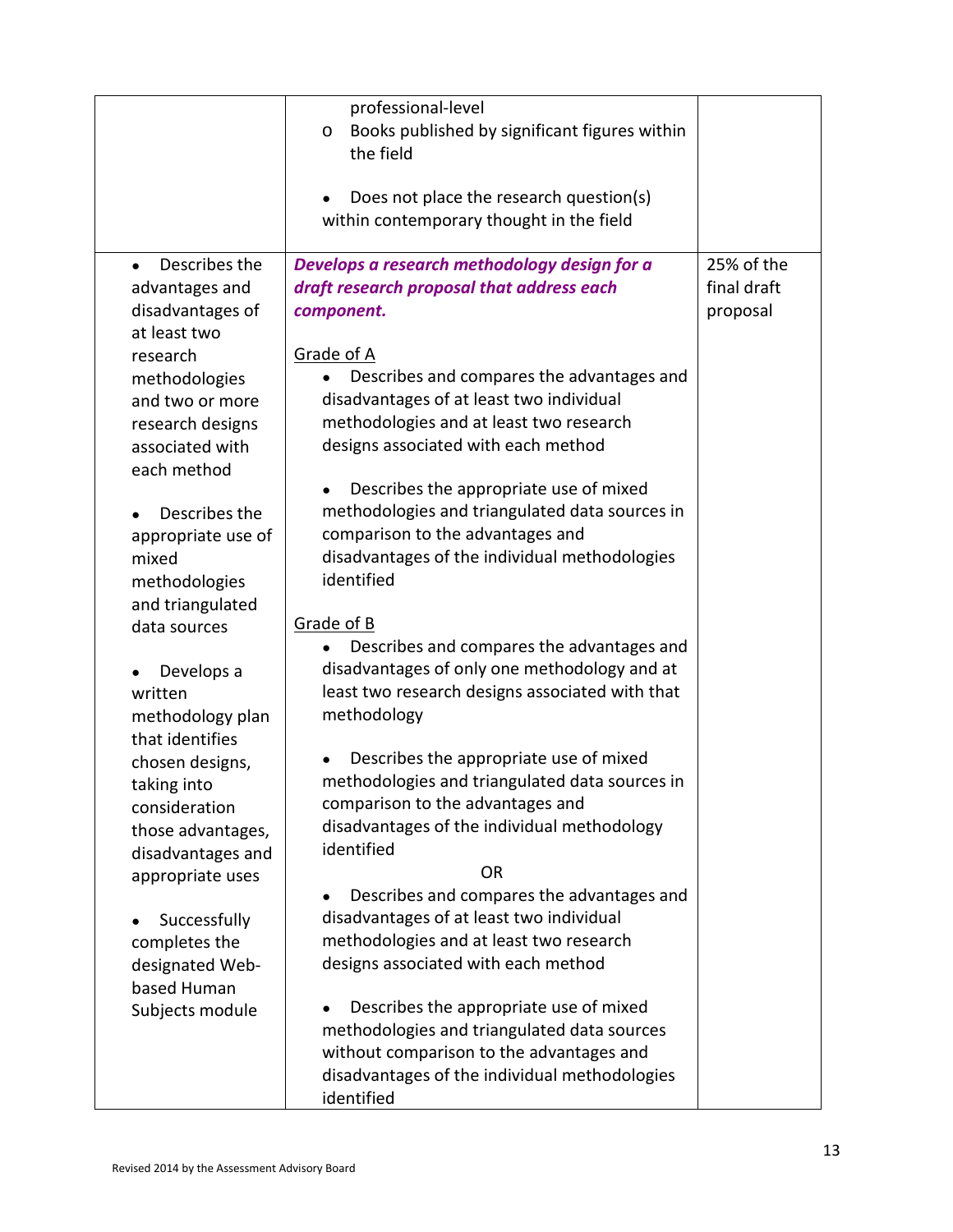|                                                                                                                                                                                                                         | Grade of C<br>Describes and compares the advantages and<br>disadvantages of only one methodology and at<br>least two research designs associated with that<br>methodology<br>OR<br>Describes and compares the advantages and<br>disadvantages of only one individual<br>methodology without at least two research<br>designs associated with each method<br>Describes the appropriate use of mixed<br>methodologies or triangulated data sources in<br>comparison to the advantages and<br>disadvantages of the individual methodology<br>identified<br><b>OR</b><br>Does not address the appropriate use of<br>mixed methodologies or triangulated data<br>sources   |                                       |
|-------------------------------------------------------------------------------------------------------------------------------------------------------------------------------------------------------------------------|-----------------------------------------------------------------------------------------------------------------------------------------------------------------------------------------------------------------------------------------------------------------------------------------------------------------------------------------------------------------------------------------------------------------------------------------------------------------------------------------------------------------------------------------------------------------------------------------------------------------------------------------------------------------------|---------------------------------------|
|                                                                                                                                                                                                                         | Per SNL policy, successfully completes the designated Web-based Human<br>Subjects module with a passing grade. Required to pass Research Seminar.                                                                                                                                                                                                                                                                                                                                                                                                                                                                                                                     | <b>Pass/Fail</b>                      |
| Develops an<br>appropriate Informed<br>Consent document,<br>per DePaul University<br><b>Institutional Review</b><br>Board policy<br>Discusses the level of<br>oversight required by<br>the developed<br>research design | <b>Develops an appropriate Human Subjects</b><br>consideration, per DePaul University Institutional<br><b>Review Board policy</b><br>Grade of A<br>Develops an appropriate Informed Consent<br>document, per DePaul University Institutional<br>Review Board policy, that clearly explains the<br>project to subjects in age-appropriate language;<br>discusses in the methods section the level of<br>oversight required by the type of human<br>subjects involvement<br>OR<br>Completes an IRB Exempt worksheet and<br>discusses in the methods section why the design<br>might qualify for exempt status<br>Grade of B<br>Develops an appropriate Informed Consent | 10% of the<br>final draft<br>proposal |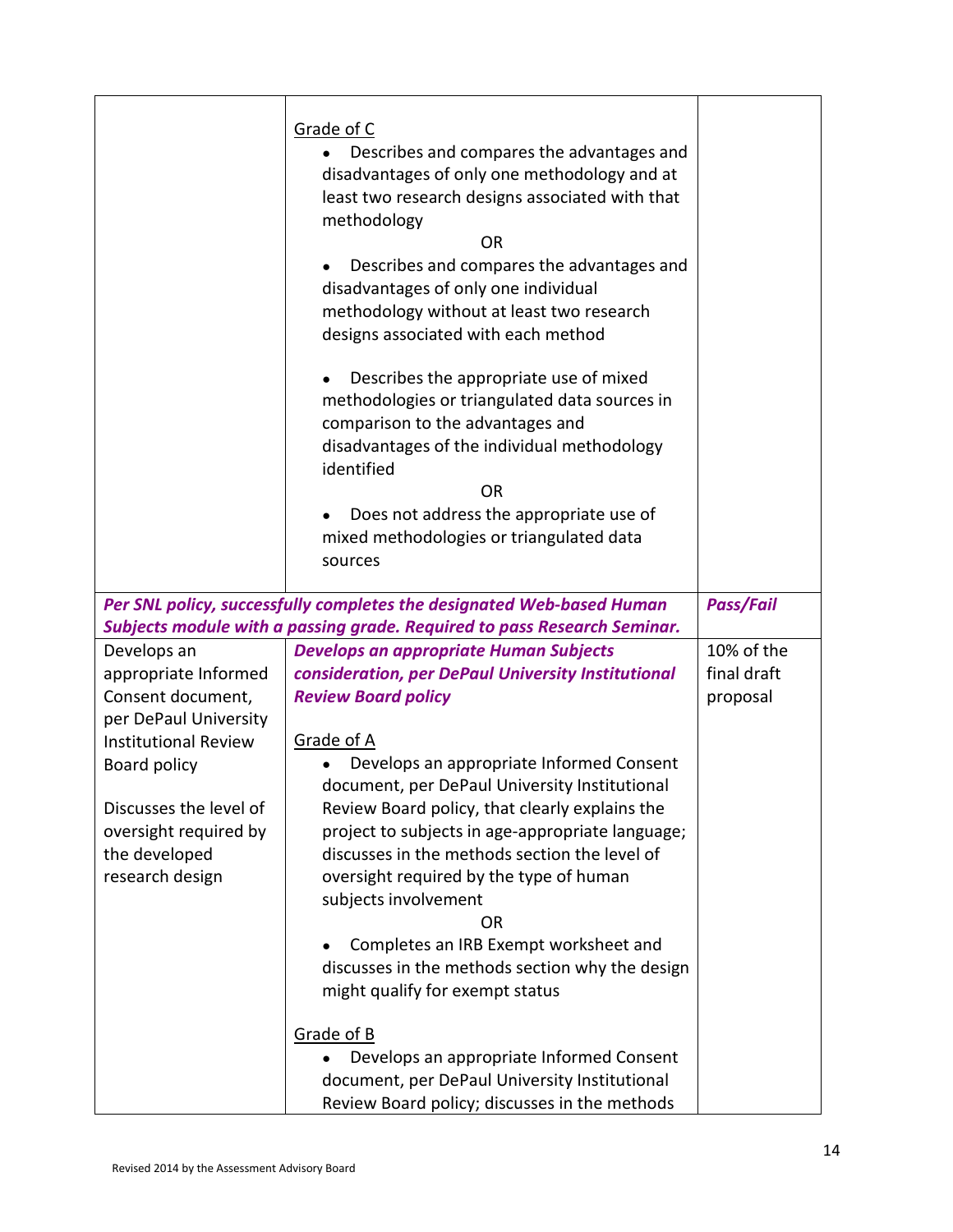|                                                                                                               | section the level of oversight required by the<br>type of human subjects involvement<br>ΟR<br>Completes an IRB Exempt worksheet with<br>no accompanying discussion<br>Grade of C<br>Develops an appropriate Informed Consent<br>document, per DePaul University Institutional<br>Review Board policy, with no accompanying<br>discussion<br><b>OR</b><br>Inappropriately completes an IRB Exempt<br>worksheet with or without accompanying<br>discussion                                                                                                                                                                                                                                                                                                                                                                                                                                                                                                                                                                                                       |                                       |
|---------------------------------------------------------------------------------------------------------------|----------------------------------------------------------------------------------------------------------------------------------------------------------------------------------------------------------------------------------------------------------------------------------------------------------------------------------------------------------------------------------------------------------------------------------------------------------------------------------------------------------------------------------------------------------------------------------------------------------------------------------------------------------------------------------------------------------------------------------------------------------------------------------------------------------------------------------------------------------------------------------------------------------------------------------------------------------------------------------------------------------------------------------------------------------------|---------------------------------------|
| Anticipates and<br>reflects on the<br>significance of both<br>expected and<br>unexpected research<br>outcomes | Develops a deliberative section of the research<br>proposal that anticipates and reflects on the<br>significance of both expected and unexpected<br>research outcomes<br>Grade of A<br>Describes anticipated results of the research<br>proposed and the significance of those results<br>for personal understanding and practice,<br>including possible areas for future research<br>Describes the effect of results that are not<br>anticipated, including the significance of those<br>results for personal understanding and practice,<br>including possible areas for further research<br>Grade of B<br>Describes anticipated results of the research<br>proposed and the significance of those results<br>for personal understanding and practice,<br>without consideration of possible areas for<br>future research<br><b>OR</b><br>Describes anticipated results of the research<br>proposed and possible areas for future<br>research, without consideration of possible<br>areas for future research<br>Describes the effect of results that are not | 20% of the<br>final draft<br>proposal |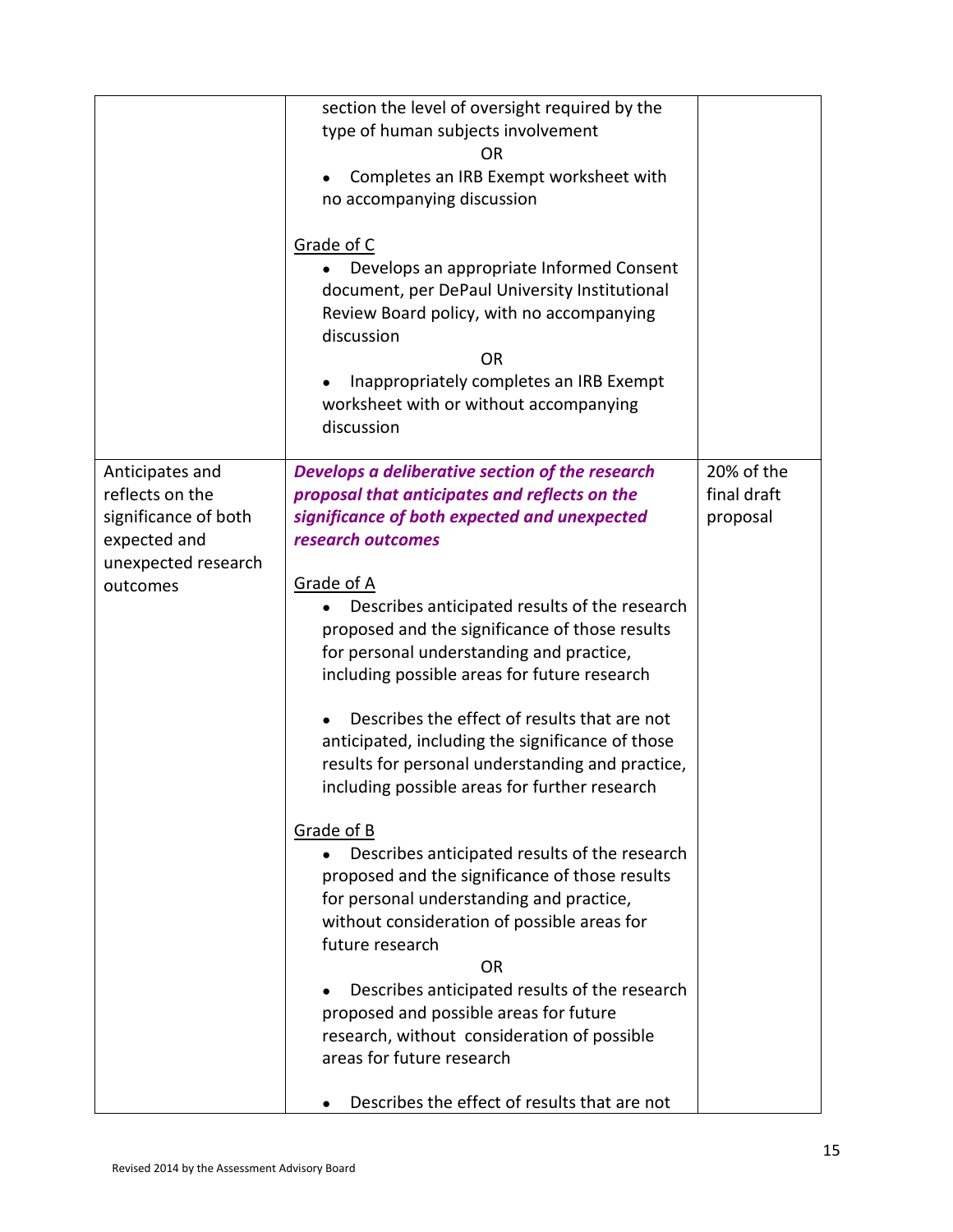|                                                                                                                    | anticipated, including the significance of those<br>results for personal understanding and practice,<br>without consideration of possible areas for<br>further research<br>OR<br>Describes the effect of results that are not<br>anticipated and possible areas for further<br>research, without consideration of the<br>significance of those results for personal<br>understanding and practice<br>Grade of C<br>Identifies anticipated results of the research<br>proposed, without elaboration<br>Identifies possible unanticipated results of<br>the research proposed, without elaboration                                                                                                                                                                                                                                   |                                      |
|--------------------------------------------------------------------------------------------------------------------|------------------------------------------------------------------------------------------------------------------------------------------------------------------------------------------------------------------------------------------------------------------------------------------------------------------------------------------------------------------------------------------------------------------------------------------------------------------------------------------------------------------------------------------------------------------------------------------------------------------------------------------------------------------------------------------------------------------------------------------------------------------------------------------------------------------------------------|--------------------------------------|
| Clearly describes<br>personal suppositions<br>and predispositions<br>and the effect of those<br>on proposal design | Develops a section within the methods section that<br>identifies and describes personal suppositions and<br>predispositions about the research question(s) and<br>how those personal beliefs affected proposal<br>design<br>Grade of A<br>Identifies and describes personal<br>suppositions and predispositions about the<br>research question(s) and how those personal<br>beliefs affected proposal design<br>Grade of B<br>Identifies and describes personal<br>suppositions and predispositions about the<br>research question(s)<br>OR<br>Identifies but does not describe personal<br>suppositions and predispositions about the<br>research question(s) and how those personal<br>beliefs affected proposal design<br>Grade of C<br>Identifies personal suppositions and<br>predispositions about the research question(s), | 5% of the<br>final draft<br>proposal |
|                                                                                                                    | but does not describe them and does not<br>describe the effect of those beliefs on proposal                                                                                                                                                                                                                                                                                                                                                                                                                                                                                                                                                                                                                                                                                                                                        |                                      |